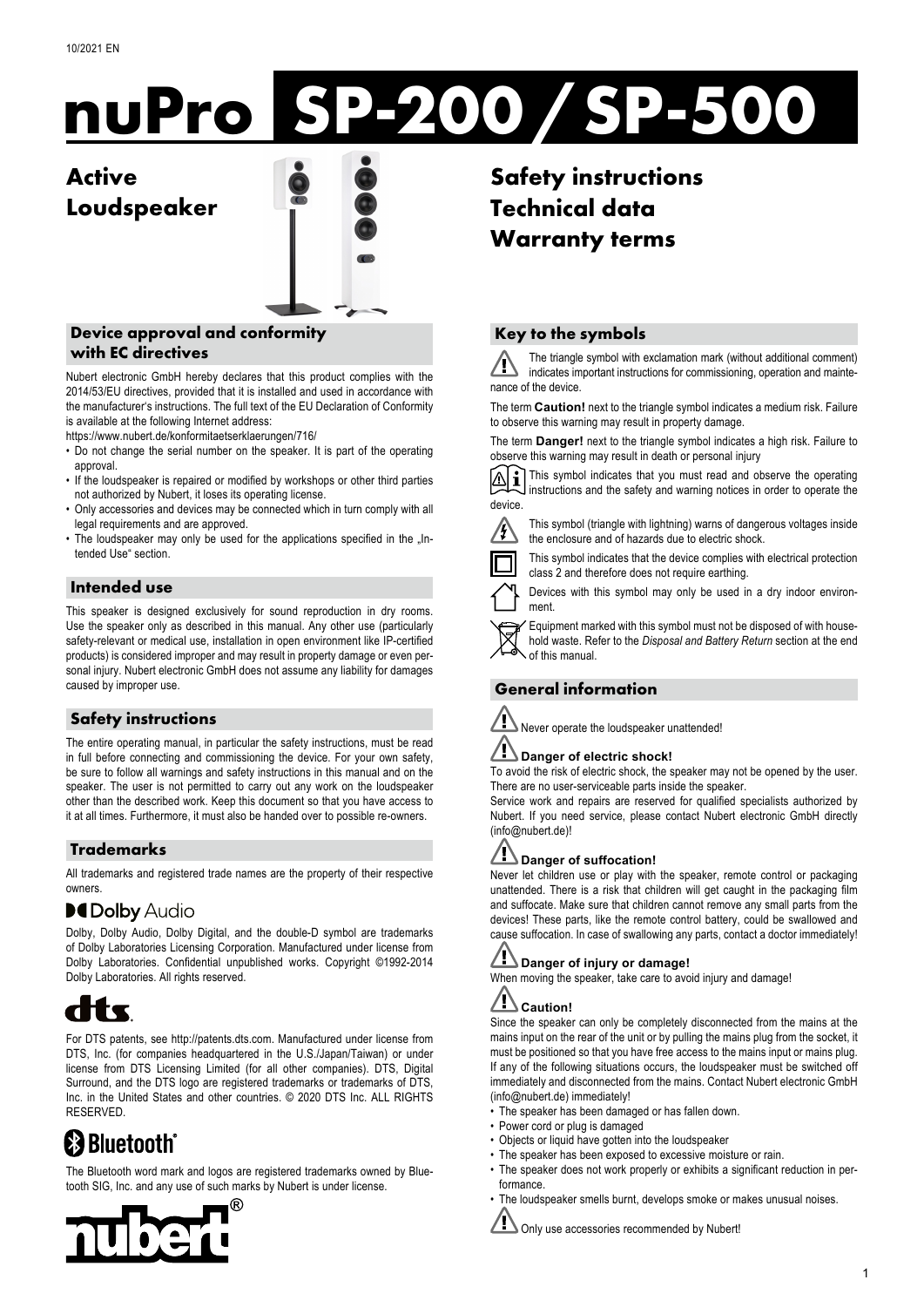# **Installation instructions**

# **Caution!**

- An unstable location can damage the speaker.
- Only place the loudspeaker on a flat, stable surface and make sure that it cannot be knocked over!
- Also make sure that no unintentional pulling can occur on the cables to avoid knocking over the speaker or damaging the connection sockets!
- Keep strong mechanical shocks away from the loudspeaker!

#### <u>/I\</u> **Caution!**

- Excessive heat build-up inside the unit can shorten its service life or lead to fire.
- Never cover the back of the speaker! Make sure that there is a clearance of at least 10 cm and sufficient air circulation in the back area!
- Do not operate the speaker and remote control near heat sources such as radiators or stoves!
- Do not expose the speaker and remote control to direct sunlight.
- Never place burning candles or similar open fire sources on the loudspeaker!

# **Danger of explosion!**

Installation in unsuitable locations can cause explosions. Do not use the speaker or remote control

- in environments where there is a risk of fire or explosion!
- at extremely low or extremely high temperatures!
- near flammable gases or vapours!
- near strong dust!
- near flammable materials!

# **Danger of electric shock!**

The loudspeaker carries mains voltage and voltages higher than 35 V AC or DC inside. It has no special protection against the intrusion of liquids or objects into the system. There is therefore a risk of lethal electric shock.

- Never touch the speaker with wet hands!
- Only use the speaker in a dry place!
- Do not operate it outdoors or in damp rooms!
- The loudspeaker must be protected from liquids of all kinds, including dripping and splashing water.
- Do not place any containers containing liquids (e.g. flower vases) on the speaker or in the immediate vicinity!
- If the loudspeaker is moved from a cold environment to a warm room, condensation may form inside the unit. Wait at least six hours until the loudspeaker has reached room temperature and is dry before switching it on!
- No objects of any kind may get into the device.
- Should the loudspeaker come into contact with liquids or should objects have gotten inside, please unplug the mains plug immediately and contact Nubert electronic GmbH (info@nubert.de)!

#### <u>/I\</u> **Danger of injury or damage!**

# **For speakers with threaded bushings on the underside:**

The threaded bushings may be used for upright mounting of the loudspeaker on suitable base plates or feet only. The threaded bushings on the underside of the loudspeaker enclosures are not designed for tensile loads and must therefore not be used as holders for hooks or similar devices in order to suspend the loudspeaker cabinet. A falling speaker may cause serious injury and damage.

# **Connection instructions**

### **General connection instructions**

- **Disconnect the mains plug before changing any wiring on the system!** • Make sure that all connections have been made correctly and that all plugs
- are firmly seated in the sockets before connecting the speaker to the mains. • Use only the intended cables or plug connections for the connections! Failure
- to do so may result in damage or malfunction. • If you want to disconnect connections on the loudspeaker, always pull the plug,
- never the cable!
- Ensure that all plugs are firmly seated in the sockets!
- Only use cables and accessories recommended by Nubert!

#### <u>/F</u> **Danger of electric shock!**

Faulty mains supply systems or excessive mains voltage can lead to electric shocks.

• All power supply or antenna systems connected to the loudspeaker must comply with all applicable laws and regulations and be professionally installed by an approved installation company.

- Use only the appropriate power cord to connect the speaker. Do not modify the power cord or its plug.
- Make sure that the mains voltage at your location matches the requirements of the loudspeaker! The correct power supply can be found on the label on the back of the speaker. It must not be connected to other power supplies.
- Devices of Class 1 construction must be connected to the mains power socket outlet with a protective earth connection. Make sure that the installation of the protective earth is carried out correctly!
- When laying the power cables, make sure that they cannot be damaged (e.g. by heating or mechanical stress)! Pay particular attention to the areas of the connectors and distributors!

# **Caution!**

Overvoltage in the power supply system (e.g. due to lightning) can damage or destroy the device and power supply unit.

- An overvoltage protection element can provide a certain degree of protection against excessively high voltages in the power grid.
- However, the greatest possible protection against damage can only be achieved with the complete separation from the mains supply. In case of thunderstorms or danger of lightning strikes, disconnect the mains cable from the socket and any antenna plugs from your hi-fi system!
- If the speaker is not used for a long period of time or is unattended, the power supply should be disconnected. Disconnect the mains plug from the socket!

# **Remote control and battery**

This product comes with a remote control and a battery. The following must be observed when handling remote controls and batteries:

If the batteries are discharged, the range of the remote control will decrease significantly. If this happens, replace the batteries immediately. Always use high-quality CR2025 lithium button cells as replacement batteries. Make sure that the polarity is correct when inserting the battery into the battery compartment!

# **Caution!**

- Improper handling can lead to material damage.
- Do not drop the remote control!
- Do not expose the remote control and battery to water or other liquids!
- Do not operate or store the remote control and battery in locations with highhumidity or particularly high or low temperature!

# **Danger!**

Leaking or exploding batteries can pose a health hazard and cause damage to goods.

- If you do not use the device for a long time or if the batteries are depleted, remove the batteries from the remote control to prevent discharge, leakage of acid or explosions.
- Leaking batteries must be replaced immediately.
- If you find a leaking battery, do not touch the leaking material and dispose of the batteries immediately!
- Do not touch leaking batteries!
- Should your skin, eyes or mouth come into contact with the leaking material, clean the affected area immediately with water and contact a doctor!

#### /!\ **Danger! Do not ingest battery, chemical burn hazard!**

Ingestion of batteries can cause severe internal burns and death within a short time span.

- Ensure that batteries do not get into your body by any means, in particular that they cannot be swallowed!
- Keep new and used batteries away from children.
- If the battery compartment does not close securely, stop using the product and keep it away from children.
- If you think that batteries might have been swallowed or placed inside any part of the body, seek immediate medical attention!

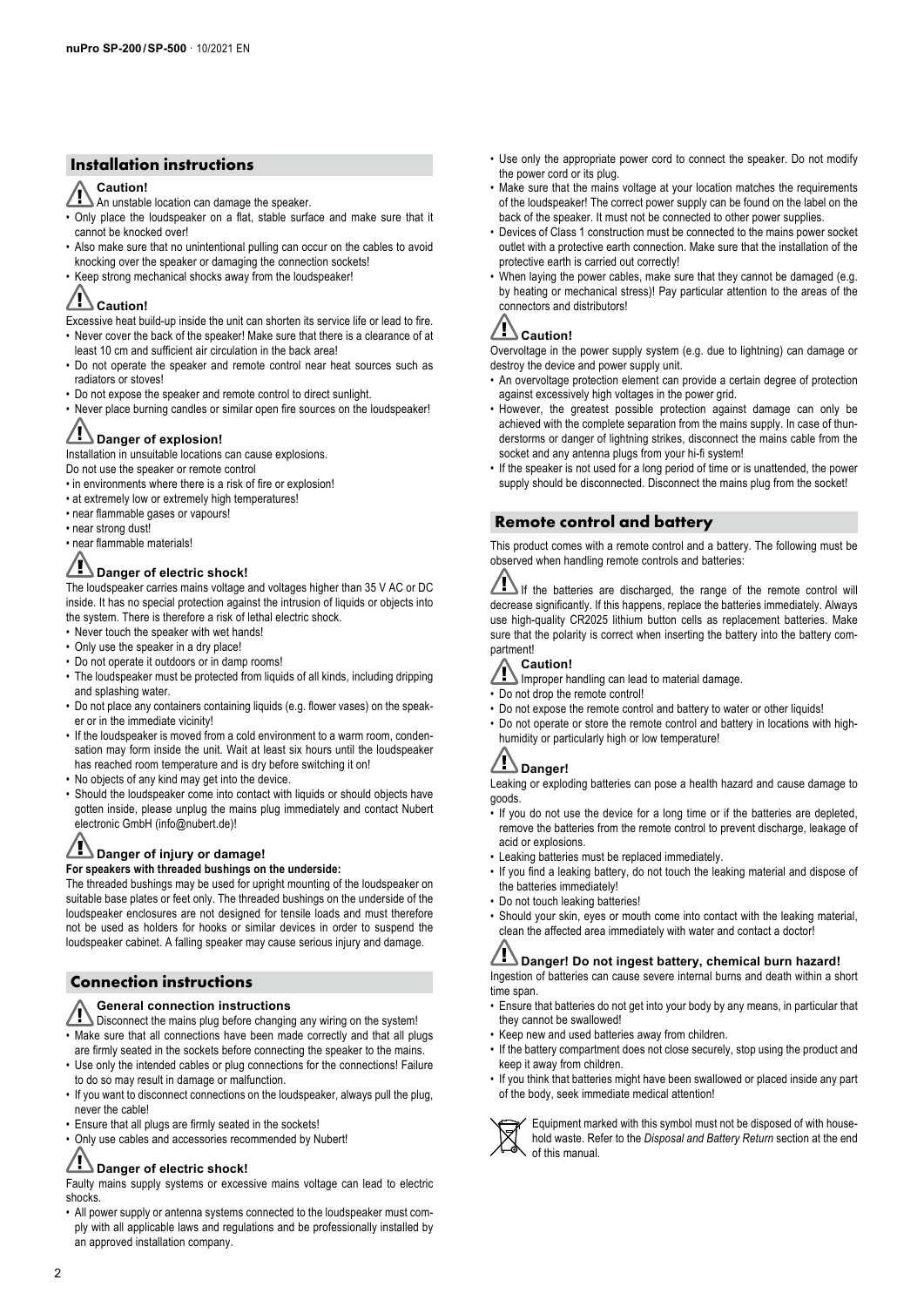# **Care and cleaning tips**

#### **Caution!**  ∕Г

- Improper handling of the speaker may result in damage.
- Always unplug the speaker before cleaning it!
- Before recommissioning, make sure that all connections are correct, that there are no short circuits and that the speaker is completely dry.
- Never use strong cleaning agents or solvents such as petrol, spirit or similar!

### **Enclosure**

We recommend commercial window cleaner sprayed onto a cotton cloth. This allows almost all fingerprints and dust to be easily removed. Alternatively, you can also use window active foam.

We advise against the use of microfibre cloths! These can cause mini scratches in the surface.

# **Diaphragms and Speaker Chassis**

To remove dust from a loudspeaker chassis, a lint-free cotton cloth is sufficient to wipe the membrane lightly with very little pressure.

# **Unpacking and Scope of Delivery**

### **Unpacking**

When unpacking your speaker, do not use sharp or pointed objects to avoid possible damage to the enclosure. Please keep the packaging in a safe place in case you need to transport the speaker at a later date.

# **Scope of delivery**

If the delivery is complete, it contains the following parts:

2 nuPro SP active loudspeakers (1 active master speaker, 1 passive client speaker) 2 Cloth grilles

- 2 Out-rigger feet with mounting kit (only SP-500)
- 1 Remote control with battery
- 1 Mains cable, 3m
- 1 Master-Client loudspeaker interconnect cable (3m for SP-200, 5m for SP-500)
- 1 Fibre optic cable with TOS-Link plugs, 1.5m
- 1 Stereo 3.5mm jack to cinch cable, 1.5m
- 1 High Speed HDMI Cable with Ethernet, 1.5m

# **Auto power off**

The nuPro SP loudspeakers can switch to the stand-by mode (< 0.5 Watt) via an automatic power off function. The behaviour depends on the chosen input. If either Bluetooth or AUX is selected, the loudspeaker switches to standby mode after a maximum of 20 minutes without audio input. With the digital inputs COAX or OPTI-CAL, the auto-off circuit also reacts directly to the absence of a digital data stream and thus allows for a faster switch-off. The playback device must deactivate the data stream accordingly. When switched to the HDMI eARC input, the auto off circuit reacts directly to the appropriate CEC command, transmitted from the TV system. Note: The auto power off feature can be enabled or disabled by pressing and holding the remote control's wide button for 7 seconds within 15 seconds of power on. The LED ring flashes once to confirm that the standby automatic is deactivated. The LED ring flashes three times to confirm that the function has been (re-)activated.

# **Auto power on**

The electronics of the nuPro SP loudspeakers have an automatic switch-on function, that automatically wakes them from stand-by mode as soon as a sound signal or data stream is present. The signal must be applied to the input that was selected during the automatic switch-off process.

• However, this function is not available for Bluetooth devices.

• At the other inputs, Auto power on is only active if the speakers are set to standby mode by the Auto power off function. If standby mode has been set manually by pressing the button on/off on the remote control or by a three second-long press of the dial on the front of the speaker, the automatic switch-on function is deactivated.

# **Service**

If you have any questions or problems during the commissioning of your Nubert system, please do not hesitate to contact our service team: Phone: +49 7171 8712-0 (international) · E-mail: info@nubert.de

Please have your customer number ready!

| <b>Technical Data</b>                                 |                         | nuPro SP-200/SP-500                                                                                      |
|-------------------------------------------------------|-------------------------|----------------------------------------------------------------------------------------------------------|
| <b>Drivers</b>                                        | <b>SP-200</b>           | 2x tweeters with fabric dome (25 mm)<br>2x mid/bass driver with polypropylene<br>composite cone (148 mm) |
|                                                       | SP-500                  | 2x tweeters with fabric dome (25 mm)<br>6x mid/bass driver with polypropylene<br>composite cone (148 mm) |
| Power of<br>built-in amplifiers                       | SP-200                  | $2x 20 W + 2x 40 W$ (rated power)<br>$2x 30 W + 2x 60 W$ (maximum power)                                 |
|                                                       | SP-500                  | $2x 20 W + 2x 60 W$ (rated power)<br>$2x 30 W + 2x 90 W$ (maximum power)                                 |
| Frequency response                                    | <b>SP-200</b><br>SP-500 | 46 - 22.000 Hz @ - 3 dB<br>$33 - 22.000$ Hz $@ - 3$ dB                                                   |
| Input sensitivity                                     |                         | $0.3$ Veff                                                                                               |
| Max. Input                                            |                         | 3.0 Veff                                                                                                 |
| Standby power consumption                             |                         | < 0.5W                                                                                                   |
| Radio frequency bands and<br>Radio transmitting power |                         | 2402 - 2480 MHz<br>7.9 dBm / 6.2 mW                                                                      |
| <b>Bluetooth standard</b>                             |                         | 5.0                                                                                                      |
| <b>Bluetooth codecs</b>                               |                         | SBC, AAC, aptX, aptX HD,<br>aptX Low Latency                                                             |
| <b>HDMI</b> standard                                  |                         | $2.1$ (eARC)                                                                                             |
| Digital signal formats                                |                         | PCM, Dolby Digital (AC-3),<br><b>DTS Digital Surround</b>                                                |
| Dimensions                                            | SP-200                  | $H: 33.0/33.3$ cm<br>W: 18.5 cm<br>D: 22.0/23.7 cm<br>(without/with rubber pads & front cover)           |
|                                                       | SP-500                  | $H: 100.0/103.2 \text{ cm}$<br>W: 18.5/27.3 cm<br>$D: 22.0/30.6$ cm<br>(without/with outrigger feet)     |
| Weight                                                | <b>SP-200</b>           | 5.9/5.5 kg (master/client speaker)                                                                       |
|                                                       | SP-500                  | 17.6/17.2 kg (master/client speaker)                                                                     |
| Ambient temperature                                   |                         | $5^{\circ}$ C – $35^{\circ}$ C                                                                           |